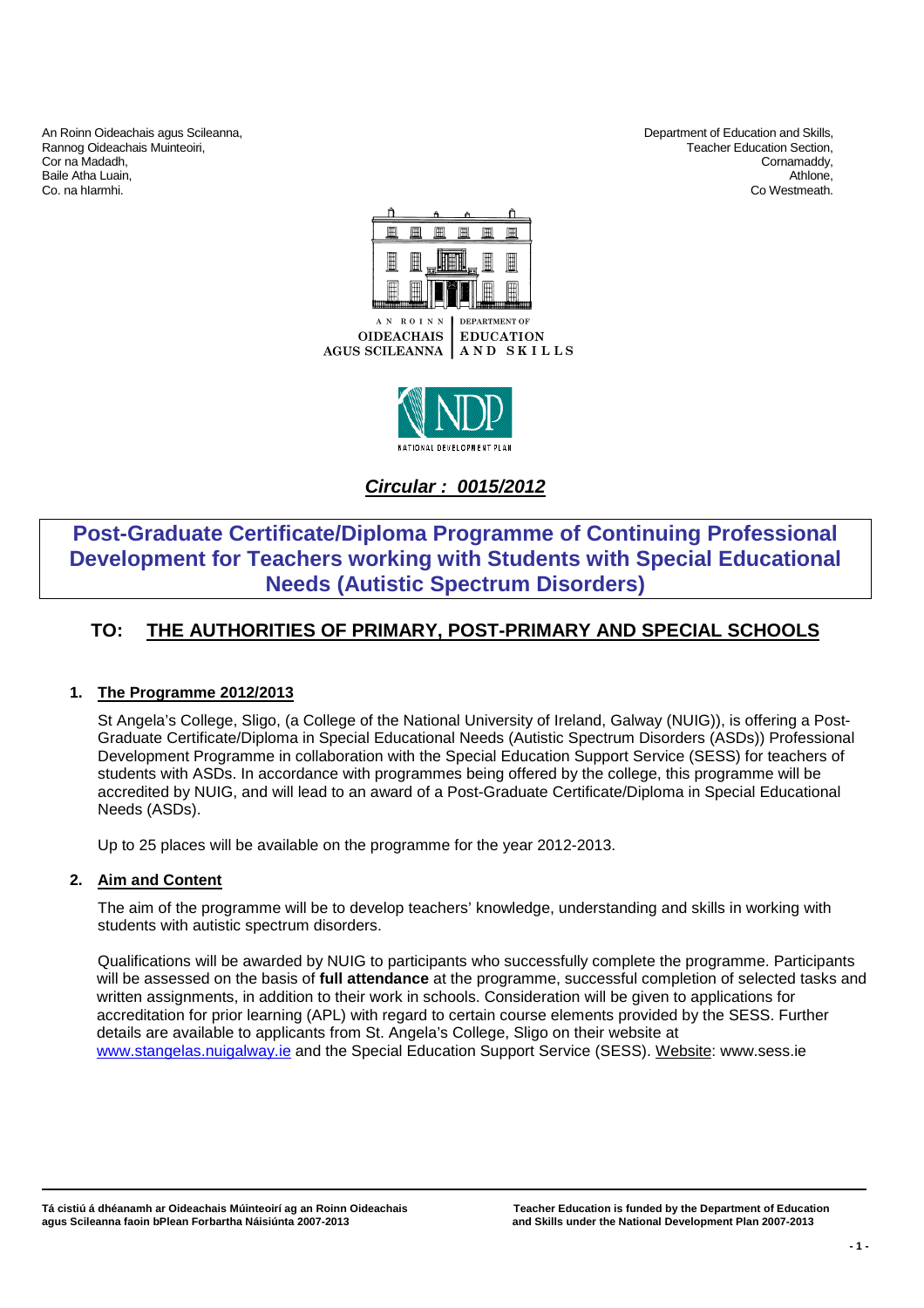## **3. Duration and Organisation**

This Post-Graduate Certificate/Post-Graduate Diploma is a professional development programme which can be obtained over a maximum of two years. The programme comprises four modules, as follows:

## **Post-Graduate Certificate**

• **Module one (Core Module)** - Understanding Autistic Spectrum Disorders

**And** 

**Module two -** Assessment, Planning, Applications and Curricular Access

 **Or** 

• **Module three** - Teaching Approaches for Students with Autistic Spectrum Disorders.

## **Post-Graduate Diploma**

- **Module one** Understanding Autistic Spectrum Disorders
- **Module two** Assessment, Planning, Applications and Curricular Access
- **Module three** Teaching Approaches for Students with Autistic Spectrum Disorders
- **Module four** Understanding and managing the behaviour of children on the autism spectrum

Completion of Modules 1 (Core) and 2 **or** 3, together with successful completion of the necessary course work and a practicum will attract a **Post-Graduate Certificate** in Special Educational Needs (Autistic Spectrum Disorders). Completion of the additional two modules together with the necessary course work will attract a **Post-Graduate Diploma** in Special Educational Needs (ASDs). Participants, who complete the Certificate level, may progress to the Diploma level and on successfully completing it, will exit with a Post-Graduate Diploma in SEN (ASD).

Participants will not necessarily be required to complete individual modules sequentially. However all elements of all modules must be completed within a consecutive two-year period.

The programme will require from a minimum of eighteen days (Certificate) to thirty-seven days (Diploma) release from school over the two-year period. As a result of accreditation of prior learning (APL) for individual teachers the number of days release required may also be reduced.

Attendance on at least 5 Saturdays at a central venue will be a requirement for successful applicants.

Class visits from SESS and St. Angela's personnel for the purposes of support provision and practicum assessment respectively are an essential component of the programme.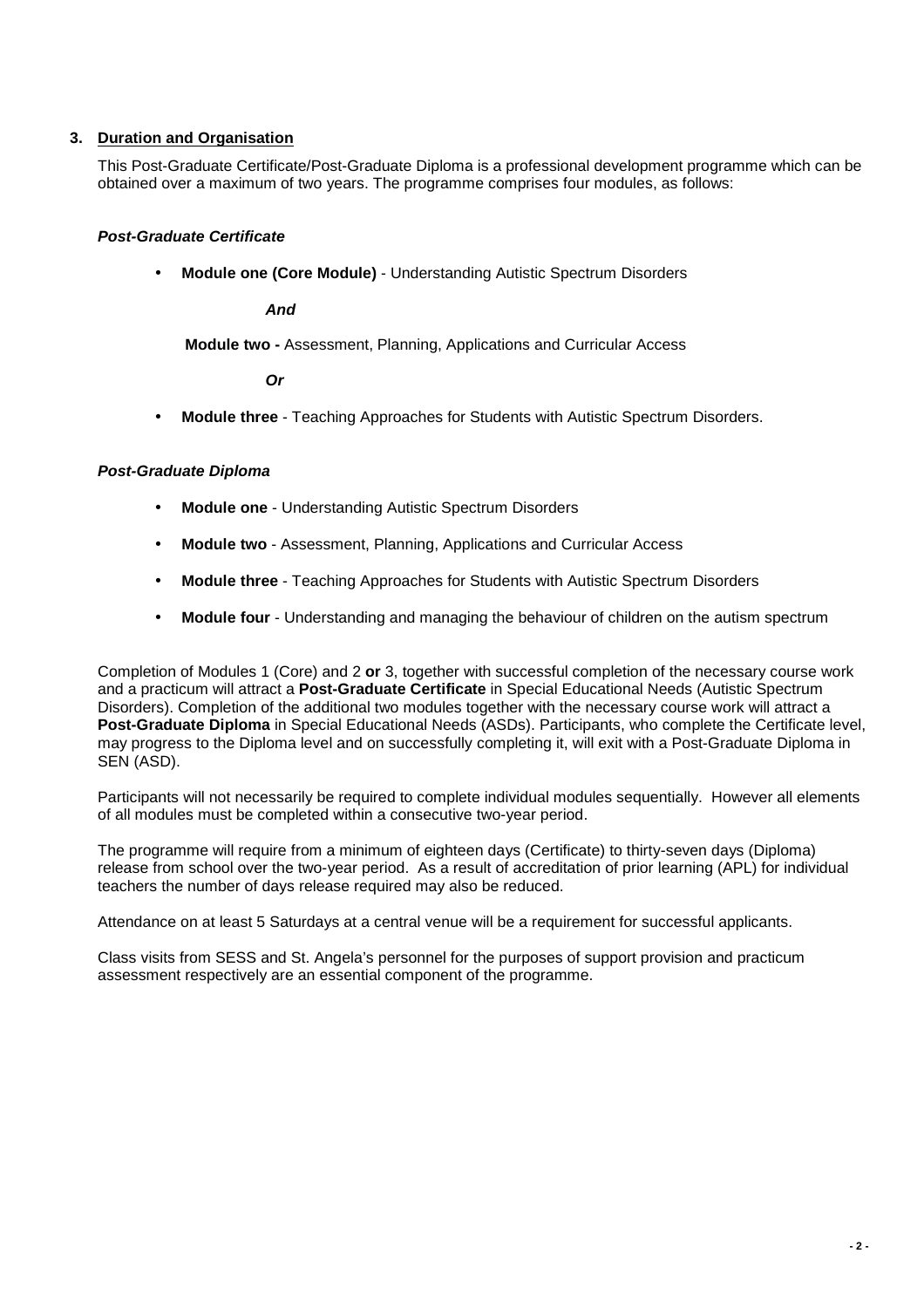## **4. Eligibility**

#### **Please note that all teachers must be registered in accordance with Section 31 of the Teaching Council Act, 2001. Please refer to the Teaching Council website** www.teachingcouncil.ie **for further information.**

This programme is for registered teachers who hold a post currently funded by the Department of Education and Skills and who are currently working with students with Autistic Spectrum Disorders (ASDs) or will be working with students with ASDs for the duration of the Programme in recognised Primary schools including Special Schools and recognised Post-Primary Schools. **The programme is designed specifically to assist teachers in meeting the learning and teaching needs of students with ASDs**. Potential applicants must therefore have a teaching role in relation to students with ASDs.

## **(a) Primary:**

**Teachers will be required to forward a copy of their Registration Certificate or a letter of confirmation of registration from the Teaching Council, when submitting their application form. If the "Education Sector" field is blank, teachers will be required to provide evidence that they are recognised as being qualified to teach in either the mainstream primary sector or qualified to teach students with Special Educational Needs or students requiring Learning Support in the primary sector by the Teaching Council.** 

Applicants from Primary Schools should have successfully completed their probationary period.

#### **(b) Post-Primary**

**Teachers will be required to forward a copy of their Registration Certificate or a letter of confirmation of registration from the Teaching Council, when submitting their application form. If the "Education Sector" field is blank teachers will be required to provide evidence that they are recognised as being qualified to teach either in the mainstream post-primary sector or qualified to teach students with Special Educational Needs or students requiring Learning Support in the postprimary sector by the Teaching Council.** 

#### **(c) Special Schools**

**Teachers will be required to forward a copy of their Registration Certificate or a letter of confirmation of registration from the Teaching Council, when submitting their application form. If the "Education Sector" field is blank teachers will be required to provide evidence that they are recognised as being qualified to teach either in the mainstream primary or post-primary sectors or qualified to teach students with Special Educational Needs or students requiring Learning Support in the primary or post-primary sector or qualified to teach in specified categories of special school by the Teaching Council.** 

Applicants from Special Schools should have successfully completed their probationary period.

Consideration will be given to applications for Accreditation for Prior Learning (APL) under the Colleges APL policies and procedures. Relevant SESS courses in the learning and teaching of students with ASDs will be considered in this context.

Teachers who are participating in this programme must continue to have a teaching role in relation to students with ASDs for the duration of the programme. It is also advised that school management should make every effort to ensure that students with ASDs continue to benefit from teachers' knowledge and expertise in this area, through assigning the learning and teaching of students with ASDs to teachers who have successfully completed this programme. A certain degree of engagement with collaborative practices, such as teamteaching, can also form a part of these arrangements.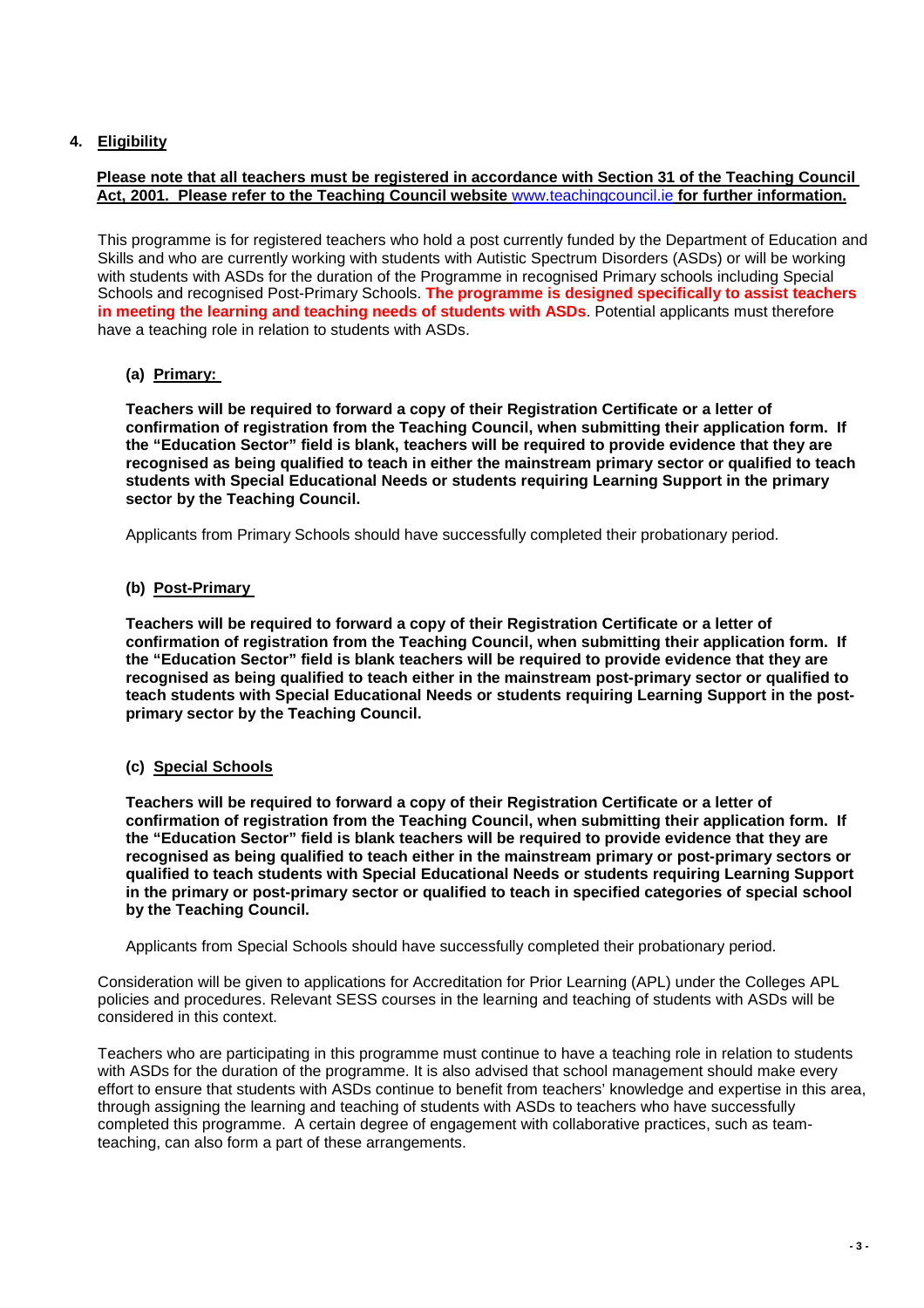## **5. Applications and Selection**

An Application Form accompanies this Circular for completion by eligible teachers interested in participating in the programme.

Normally, applications will be accepted from not more than one teacher per school who meets the requirements outlined in **this** Circular.

#### **Important**

Eligible teachers nominated by their school authorities who wish to be considered for admission to the Programme should send their applications to **The Programme Co-ordinator, Post-Graduate Certificate/Diploma in Special Educational Needs (ASDs), Centre for Special Educational Needs, Inclusion and Diversity, St. Angela's College, Lough Gill, Sligo,** to be received not later than **2nd of April 2012.** 

Applicants for this programme will not be required to attend for interview.

**All applications must be accompanied by a non-returnable administration fee of €25. Applicants are advised that they should retain evidence of postage.** 

## **6. Funding**

All elements within each module are funded by the Teacher Education Section of the Department of Education and Skills through the SESS under the National Development Plan 2007 to 2013.

**Applicants will be responsible for payment of a fee of €300 per module** and will be invoiced by St. Angela's College as per the College's current policy. In this regard, your attention is also drawn to the Teacher Fee Refund Scheme. The purpose of this scheme is to provide funding towards the cost of course and examination fees incurred by Primary and Post-Primary teachers on successful completion of in-career development courses approved by the Department and school authorities. Further information is available at http://www.mie.ie/refundoffees/

Note: Travel and subsistence will be provided for any of the face-to-face elements of the programme in accordance with Teacher Education Section rates.

## **7. Extra Personal Vacation**

No extra personal vacation will be allowed in respect of attendance at the Programme.

#### **8. Substitution**

Substitution which must be approved by the managerial authority of the school/VEC will be allowed. The substitution must be deemed necessary to cover the approved periods of absence of the teacher from teaching duty for attendance at the course. Documentation from the SESS/college specifying the absence details must be retained by the school.

#### **9**. **Salary Arrangements**

All teachers on release from their school under the terms of this Programme will continue to receive their salary in the usual way.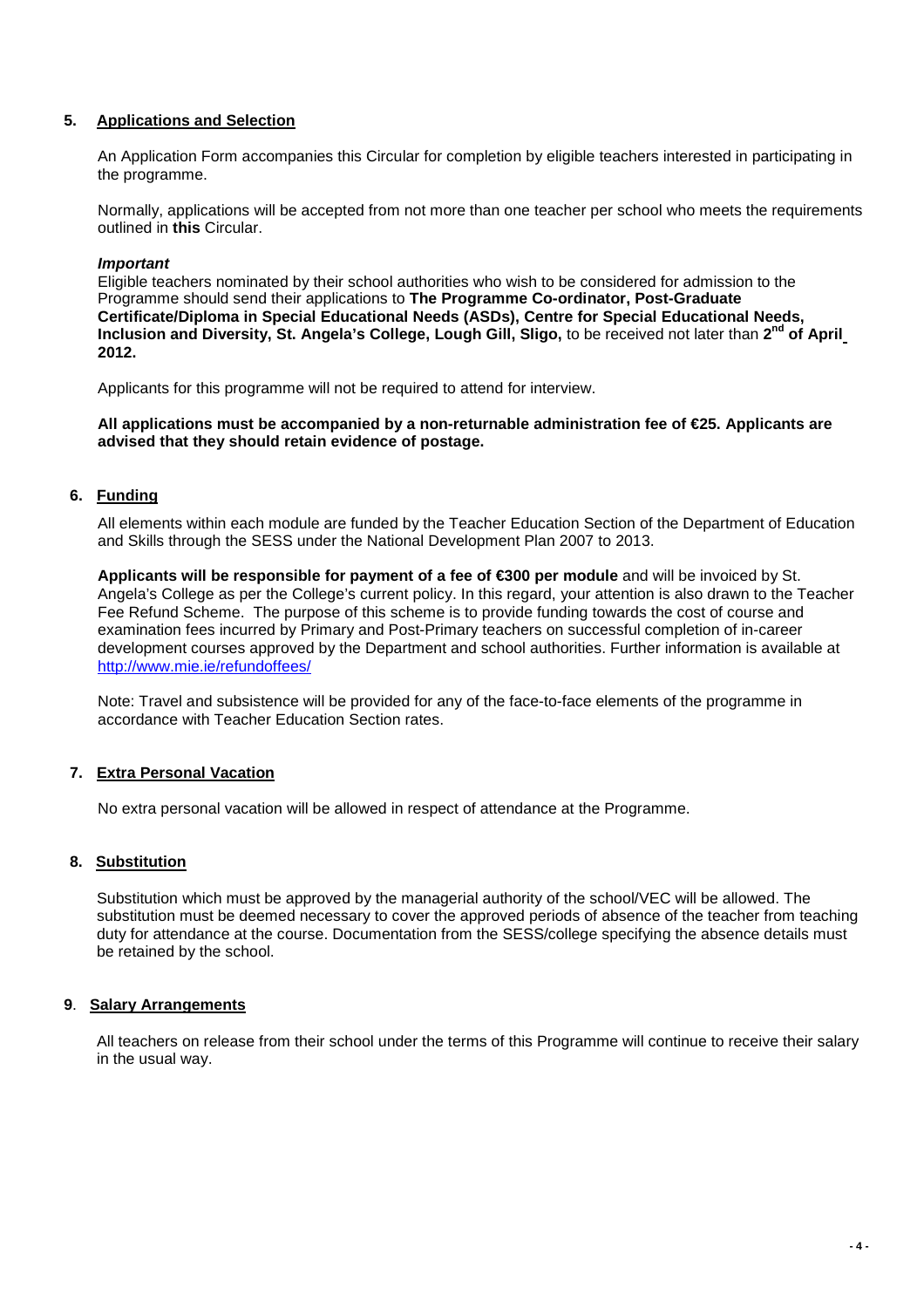## **10. Allowances**

Please note that successful completion of this programme will not result in any entitlement to additional remuneration from the Department of Education and Skills.

## **11. Master's Programme**

Those who successfully complete the Post-Graduate Diploma in Special Educational Needs (ASDs), and who satisfy the relevant requirements, are eligible to progress to an MA in Special Educational Needs (ASDs) at St. Angela's College. Further information on the MA in Special Educational Needs (ASDs) Programme in St. Angela's College is available on the St. Angela's website, www.stangelas.nuigalway.ie.

Eddie Ward Principal Officer

March 2012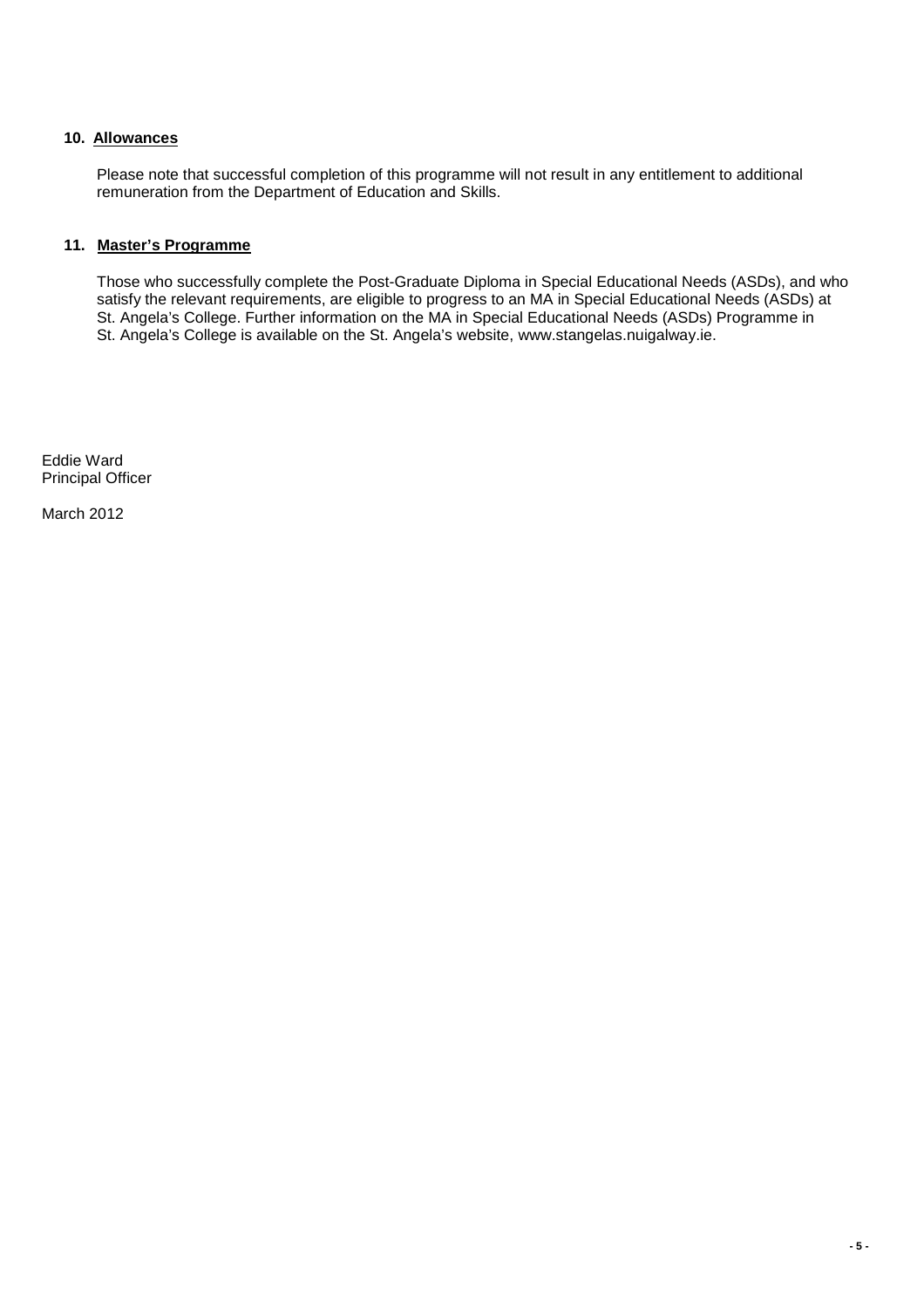# **APPENDIX A**

# *Post-Graduate Certificate/Diploma in Special Educational Needs (Autistic Spectrum Disorders) 2012-2013*

## **Modules Elements**

| Module One<br>Assessment   | <b>Understanding ASD</b><br><b>Professional Portfolio</b>                                            | <b>Introductory Day</b><br>Ξ<br>SESS-4 Day Introductory Course<br>Sensory, Motor and Relationship Perspectives<br>п<br>of the child with ASD<br><b>Understanding Autism (on-line)</b><br>ш<br>ASD & Co-occurring needs<br>Class Visit (SESS Advisory Team: ASD)<br>п<br>Placement<br>٠ |
|----------------------------|------------------------------------------------------------------------------------------------------|----------------------------------------------------------------------------------------------------------------------------------------------------------------------------------------------------------------------------------------------------------------------------------------|
| Module two                 | Assessment, Planning and<br>curricular access                                                        | <b>ABBLS</b><br>٠<br>PEP3 or T-TAP<br><b>Individualised Planning</b><br>Accessing the Curriculum<br>п<br><b>PECS</b><br>п<br>Lámh<br>п<br>TEACCH (2 day)<br>Class Visit (SESS Advisory Team: ASD)                                                                                      |
| Assessment<br>Module three | Case Study<br>Teaching Approaches for<br>Pupils with ASD                                             | Applied Behaviour Analysis (on-line)<br>٠<br><b>Social Stories Training</b><br>Floor-Time<br>٠<br>TEACCH (5-day)<br>ш<br>Language and Communication Development<br>for Students with ASD (Hanen)<br><b>Intensive Interaction</b><br>٠<br>Class Visit (SESS Advisory Team: ASD)<br>п    |
| Assessment<br>Module four  | Profile and IEP<br>Understanding and managing<br>the behaviour of children on the<br>autism spectrum | Social Skills training<br><b>Challenging Behaviour</b><br>п<br>Contemporary Applied Behaviour Analysis<br>٠<br>courses<br>Class Visit (SESS Advisory Team:<br>٠<br>Behaviour)                                                                                                          |
| Assessment<br>Practicum    | <b>Literature Review</b><br>Spectrum Disorders (See section 3 of Circular)                           | Completion of the practicum is an essential element for both the Post-Graduate<br>Certificate and the Post-Graduate Diploma in Special Educational Needs (Autistic                                                                                                                     |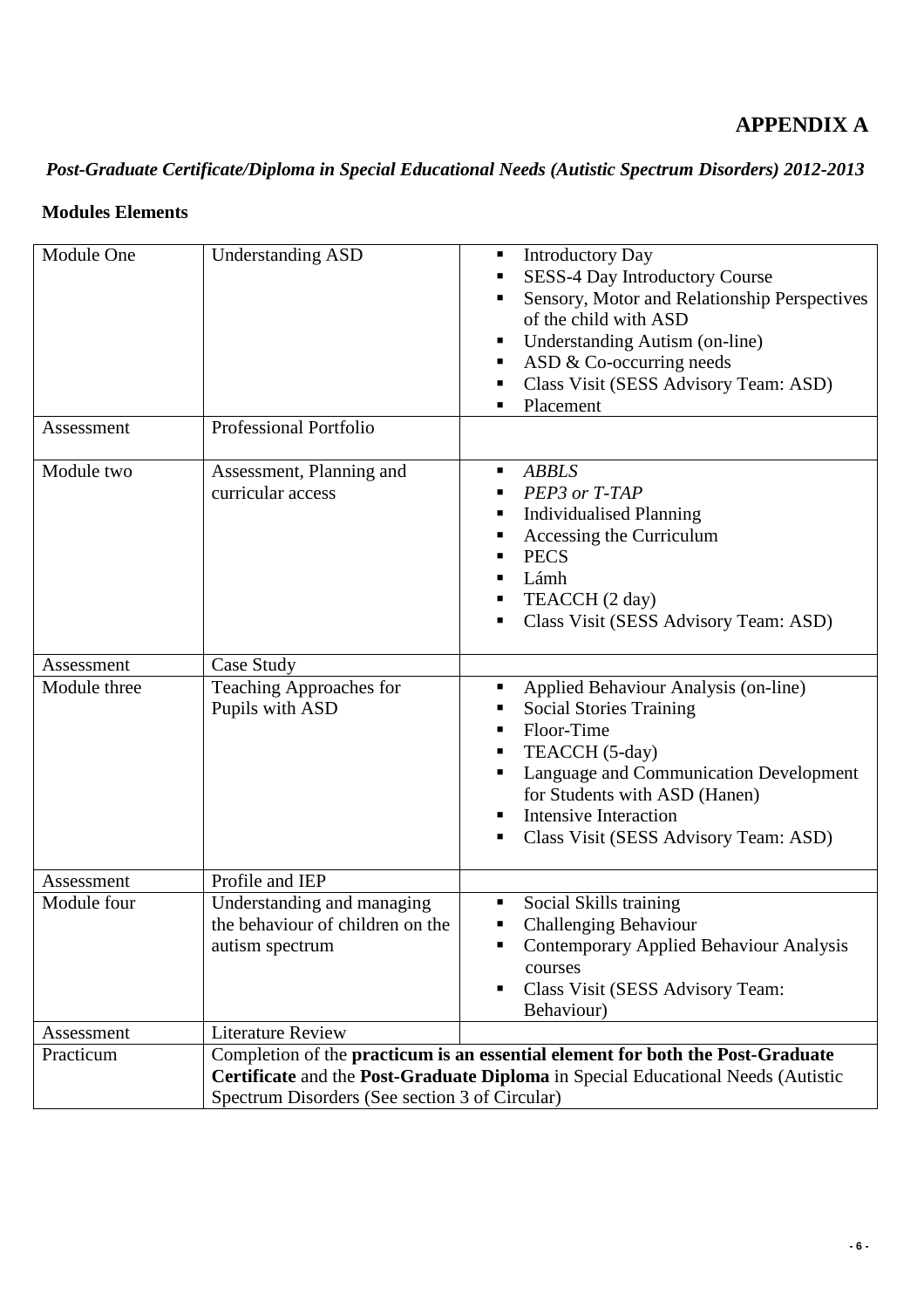# *Post-Graduate Certificate/Diploma in Special Education (Autistic Spectrum Disorders) 2012-2013*

## **Post Graduate Programme**

## *Post Graduate Certificate*

| Module one   | Understanding ASDs |
|--------------|--------------------|
| Core Module) |                    |

## *And*

| Module two | Assessment, Planning, Applications and |
|------------|----------------------------------------|
|            | <b>Curricular Access</b>               |

*Or* 

| Module three | Teaching Approaches for Students with |
|--------------|---------------------------------------|
|              | ASDs                                  |

## *Post Graduate Diploma*

| Module one   | <b>Understanding ASDs</b>              |
|--------------|----------------------------------------|
| Module two   | Assessment, Planning, Applications and |
|              | <b>Curricular Access</b>               |
| Module three | Teaching Approaches for Students with  |
|              | ASD <sub>s</sub> .                     |
| Module four  | Understanding and managing the         |
|              | behaviour of children on the autism    |
|              | spectrum                               |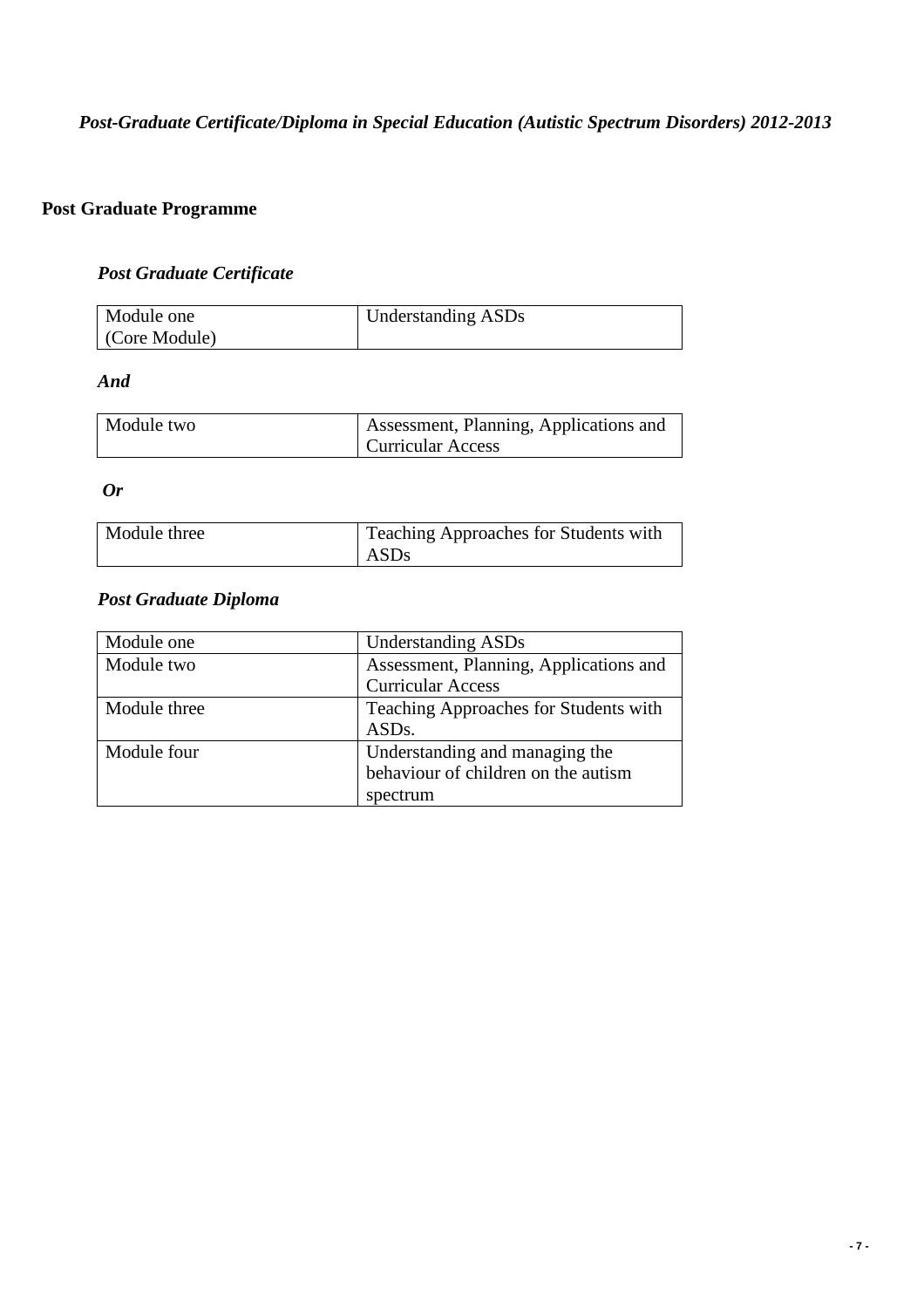



Circular: 0015/2012

**Post-Graduate Certificate/Diploma Programme of Continuing Professional Development for Teachers working with Students with Special Educational Needs (Autistic Spectrum Disorders)** 

# **ST ANGELA'S COLLEGE, SLIGO**

# **APPLICATION FORM FOR ADMISSION**

**Please complete this form and return together with the €25 administration fee to**

**Programme Co-ordinator, Post-Graduate Certificate/Diploma in SEN (ASDs), Centre for Special Educational Needs, Inclusion and Diversity, St. Angela's College, Lough Gill, Sligo On or before 5pm on 2nd of April, 2012.** 

**Application is being made to participate in<sup>1</sup> (please tick as appropriate):** 

 **Post-Graduate Certificate in Special Educational Needs (ASDs)** 

 **Post-Graduate Diploma in Special Educational Needs (ASDs)** 

**Tá cistiú á dhéanamh ar Oideachais Múinteoirí ag an Roinn Oideachais Teacher Education is funded by the Department of Education agus Scileanna faoin bPlean Forbartha Náisiúnta 2007-2013 and Skills under the National Development Plan 2007-2013** 

 $\overline{a}$ 

 **\_\_\_\_\_\_\_**

 $1$ Please note that this is a signal of intent only, to facilitate organisation and administration. Applicants may reconsider their chosen options as they access the various modules.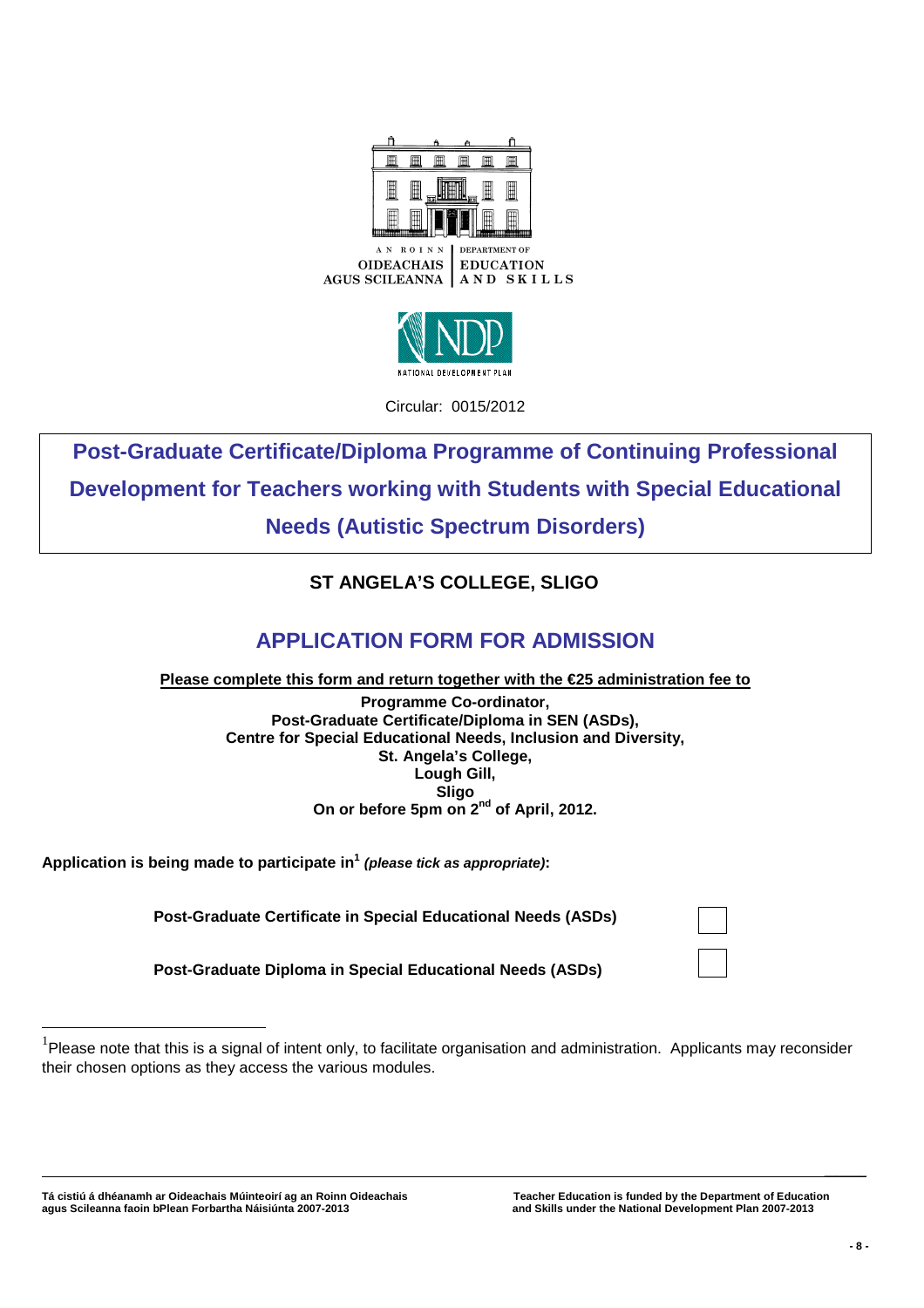## **1. Personal Details**

| 2.<br>registration from the Teaching Council)*<br>Council must accompany this form.     | Registration Details (Per Teaching Council Registration Certificate or per letter of confirmation of<br>Teacher Registration Number ______________________________Education Sector ___________________________________<br>*A copy of the Teacher Registration Certificate or a letter of confirmation of registration as provided by the Teaching |  |
|-----------------------------------------------------------------------------------------|---------------------------------------------------------------------------------------------------------------------------------------------------------------------------------------------------------------------------------------------------------------------------------------------------------------------------------------------------|--|
| 3.<br><b>Current Teaching Position</b>                                                  |                                                                                                                                                                                                                                                                                                                                                   |  |
| 3 (a) Please tick which of the following best describes your current Employment Status: |                                                                                                                                                                                                                                                                                                                                                   |  |
| Contract of Indefinite Duration (CID)                                                   | $\begin{pmatrix} 1 & 1 \\ 1 & 1 \end{pmatrix}$                                                                                                                                                                                                                                                                                                    |  |
| <b>Fixed Term Contract</b>                                                              |                                                                                                                                                                                                                                                                                                                                                   |  |
| Permanent                                                                               |                                                                                                                                                                                                                                                                                                                                                   |  |
|                                                                                         |                                                                                                                                                                                                                                                                                                                                                   |  |

If employed in a Part Time capacity, for how many hours are you employed? \_\_\_\_\_\_\_\_\_\_\_\_\_\_\_\_\_\_\_\_\_\_\_\_\_\_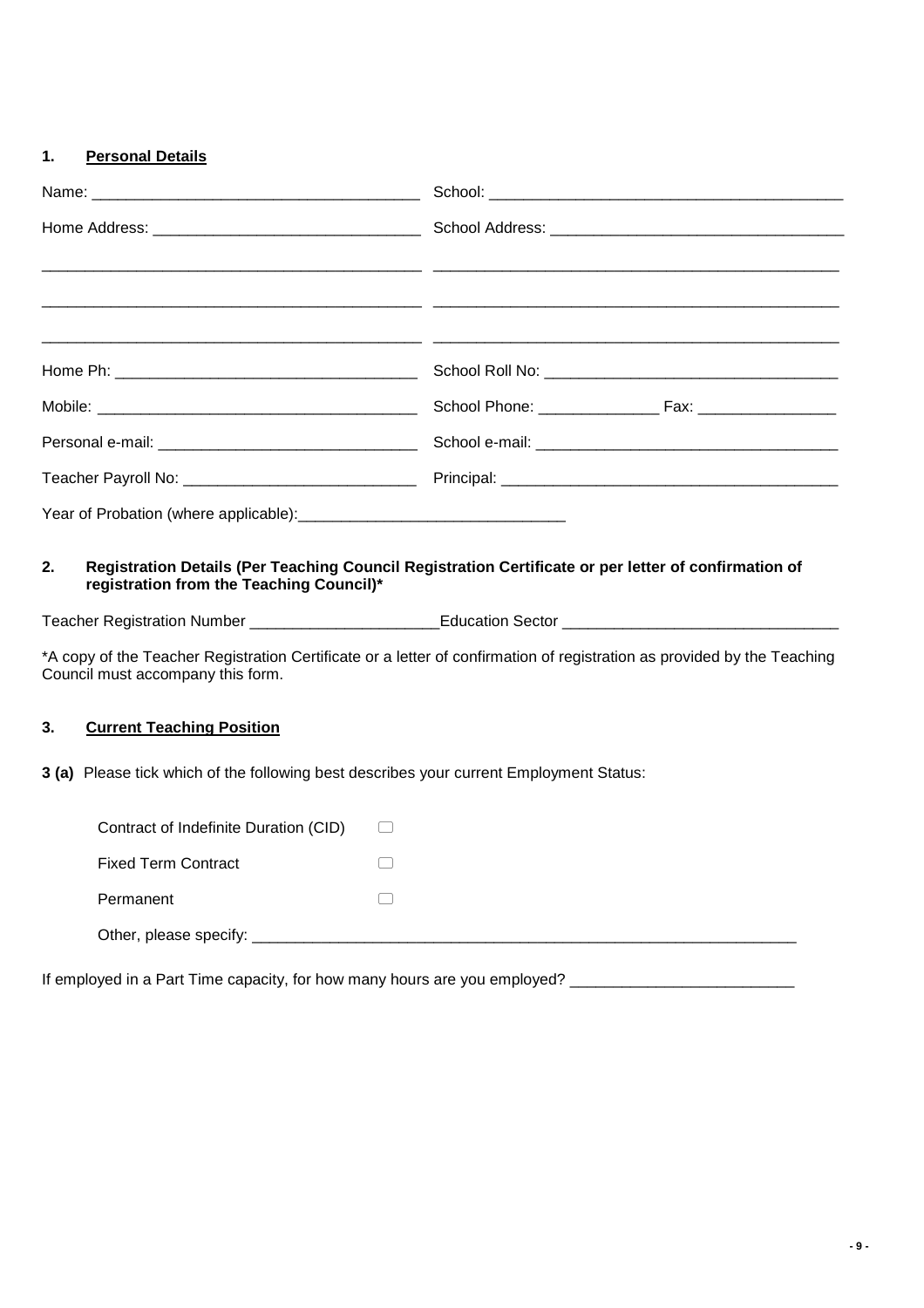**3 (b)** Please tick which of the following best describes the teaching position you will hold in 2012/2013:

## **Mainstream Primary School**

|   | Class teacher who is teaching a significant number of students with ASDs                                                                                | $\hspace{1.5cm} \square$        |
|---|---------------------------------------------------------------------------------------------------------------------------------------------------------|---------------------------------|
|   | Resource teacher for students with special educational needs, currently teaching students with ASDs                                                     |                                 |
|   | Learning Support/Resource Teacher currently teaching students with ASDs.                                                                                | □                               |
|   | Teacher in a special class for students with ASDs                                                                                                       | $(\ )$                          |
|   | Teacher in a special class for students with special educational needs, which includes students with ASDs. $\Box$                                       |                                 |
|   |                                                                                                                                                         |                                 |
|   | <b>Mainstream Post-Primary School</b>                                                                                                                   |                                 |
|   | Subject teacher, where a significant number of students with ASDs are accessing the subject area. (specify<br>which subject)                            |                                 |
| ٠ | Resource Teacher for students with special educational needs, currently teaching students with ASDs.                                                    | $\Box$                          |
|   | Learning Support/Resource Teacher, currently teaching students with ASDs                                                                                | $\Box$                          |
|   | Teacher in a special class for students with ASDs.                                                                                                      | $(\ )$                          |
|   | Teacher in a special class for students with special educational needs, which includes students with ASDs                                               |                                 |
|   |                                                                                                                                                         |                                 |
|   | <b>Special School</b>                                                                                                                                   |                                 |
|   | Class teacher teaching students with special educational needs, which includes students with ASDs                                                       | $(\ )$                          |
|   | Class teacher teaching students with ASDs                                                                                                               |                                 |
| ٠ | Subject teacher where students with ASDs are accessing the subject area<br>(specify which subject)<br><u> 1980 - John Stone, amerikansk politiker (</u> | $\begin{array}{cc} \end{array}$ |
|   | Principal of a Special School where the Principal is in a teaching role and has students with ASDs<br>in his/her class                                  | $(\quad)$                       |
|   | Other (please Specify)                                                                                                                                  |                                 |

Please state the number of students with ASDs whom you are currently teaching in school or will be teaching for the duration of the Programme:

Please state the number of students with special educational needs (other than ASDs) who you are currently teaching in school or will be teaching for the duration of the Programme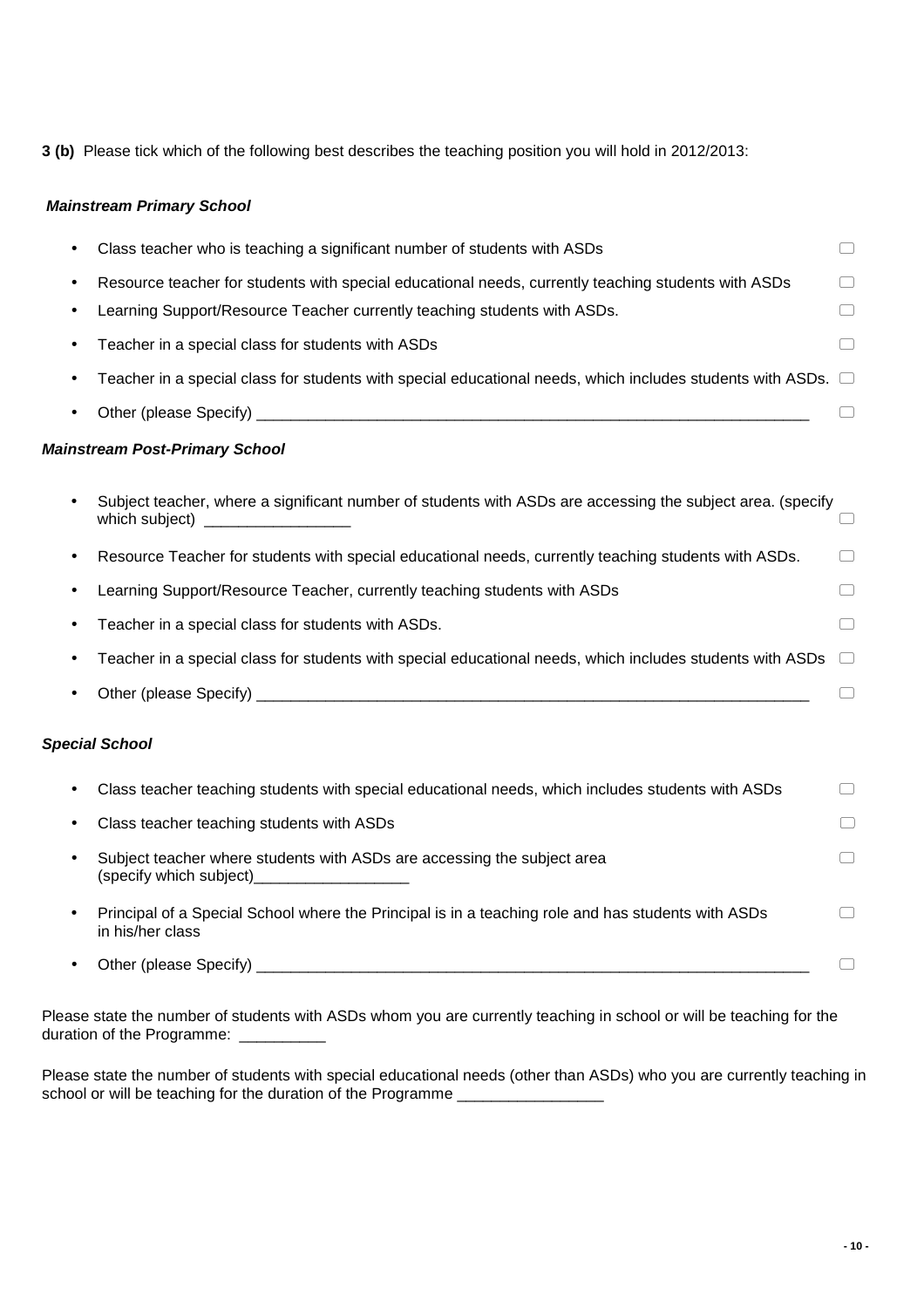|  |  | 3 (c) Please state: |  |
|--|--|---------------------|--|
|--|--|---------------------|--|

| Your total number of years teaching             |
|-------------------------------------------------|
| Number of years teaching in your present school |
| Number of years teaching students with ASDs     |
| When were you appointed to your present post    |
| Date of establishment of this post              |

**3 (d)** Please give a brief description of the students, stating categories of special educational need, with whom you currently work:

**3 (e)** For mainstream Post-Primary Teachers only:

Please state number of learning support/resource hours you are allocated in total \_\_\_\_\_\_\_\_\_\_\_\_\_\_\_

Please state number of hours which are spent supporting students with ASDs \_\_\_\_\_\_\_\_\_\_\_\_\_\_\_\_\_\_\_\_\_\_\_\_\_\_\_\_\_\_\_\_\_\_\_

• Please state subject(s) which you also teach \_\_\_\_\_\_\_\_\_\_\_\_\_\_\_\_\_\_\_\_\_\_\_\_\_\_\_\_\_\_\_\_\_

**3 (f)** For the school year 2012/2013, how many hours per week will you be timetabled for in the following areas of work:

 $\mathcal{L}_\mathcal{L} = \mathcal{L}_\mathcal{L} = \mathcal{L}_\mathcal{L} = \mathcal{L}_\mathcal{L} = \mathcal{L}_\mathcal{L} = \mathcal{L}_\mathcal{L} = \mathcal{L}_\mathcal{L} = \mathcal{L}_\mathcal{L} = \mathcal{L}_\mathcal{L} = \mathcal{L}_\mathcal{L} = \mathcal{L}_\mathcal{L} = \mathcal{L}_\mathcal{L} = \mathcal{L}_\mathcal{L} = \mathcal{L}_\mathcal{L} = \mathcal{L}_\mathcal{L} = \mathcal{L}_\mathcal{L} = \mathcal{L}_\mathcal{L}$ 

Special Class: external work:  $\blacksquare$ Team-Teaching: \_\_\_\_\_\_\_\_\_\_\_\_\_\_\_\_\_\_\_\_

Consultation with Colleagues/Parent/Others (please specify):

Other (please specify):

**Please confirm with your Principal that you are, or will be, working with students with ASDs for the duration of the Programme.** 

**I have certified with my Principal that this will be the case: Yes:**  $\Box$  **No:**  $\Box$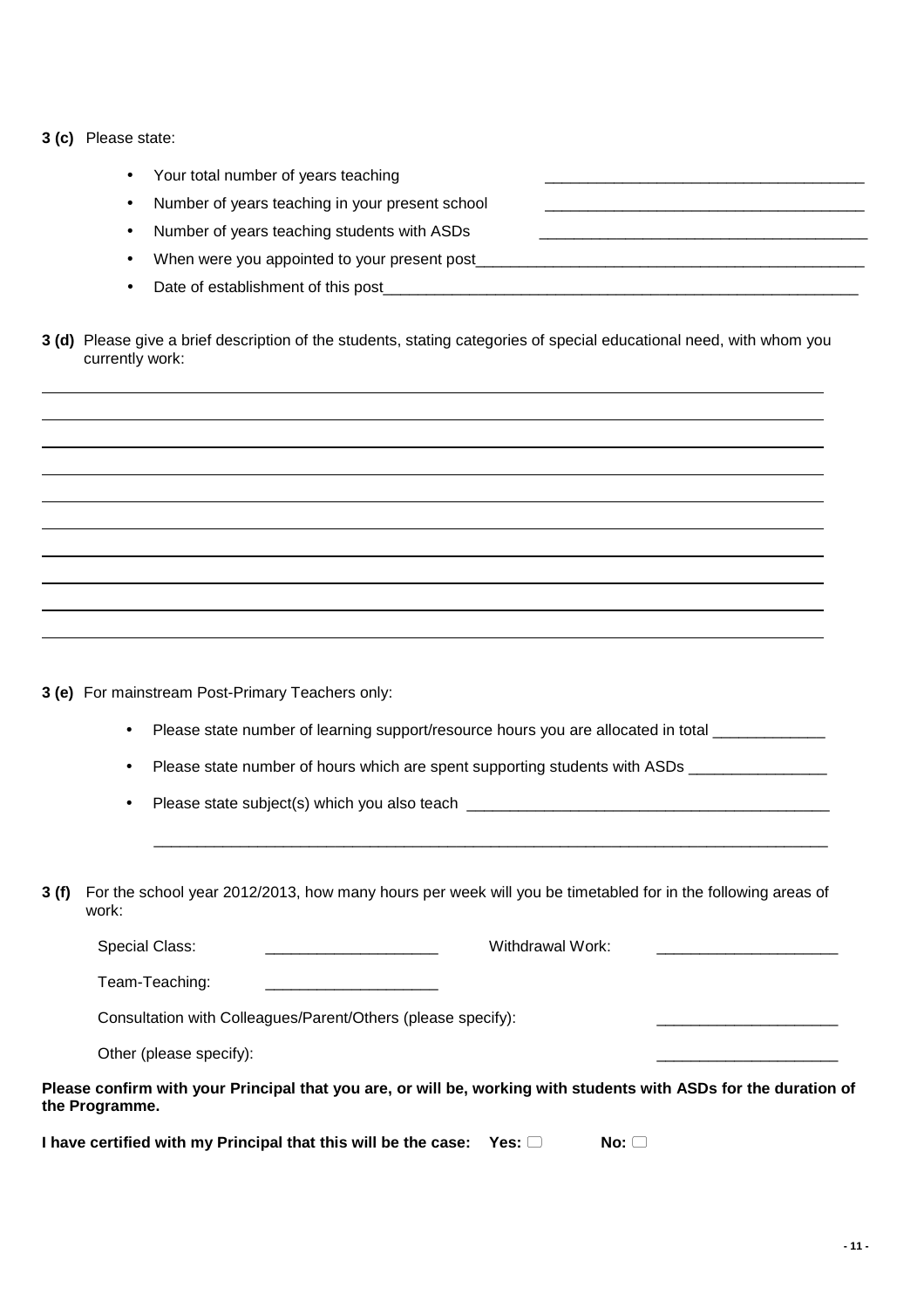## **4. Mainstream School only: Range of Support Services**

**4 (a)** Excluding your position, please specify the range of support services currently in your school (state number)

| Learning Support Teachers:                                    |  |
|---------------------------------------------------------------|--|
| Resource Teachers for students with special educational needs |  |
| Learning Support/Resource Teachers                            |  |
| <b>Special Class Teachers</b>                                 |  |
| Other (please specify)                                        |  |
|                                                               |  |

**4 (b)** Have you previously attended a course (short/Post-Graduate) pertaining to special education? Yes  $\Box$  No  $\Box$ 

| Topic                          | Date                                | Duration | Venue                                                                            |
|--------------------------------|-------------------------------------|----------|----------------------------------------------------------------------------------|
|                                |                                     |          |                                                                                  |
|                                |                                     |          |                                                                                  |
| 5.                             | <b>Previous Teaching Experience</b> |          | 5 (a) Number of years teaching mainstream classes: _____________________________ |
| Name and Address of School(s): |                                     |          | Dates:                                                                           |
|                                |                                     |          |                                                                                  |
|                                |                                     |          |                                                                                  |

**5 (b)** Prior to taking up your current teaching position, please state number of years in special schools/ special classes/ resource/ learning support teaching: \_\_\_\_\_\_\_\_\_\_\_\_\_\_\_\_\_\_\_\_\_\_\_\_\_\_

| Name and Address of School(s):  | Dates: |
|---------------------------------|--------|
| (Please specify teaching role): |        |

j. j. 

**5 (c)** Any other relevant experience in educational settings: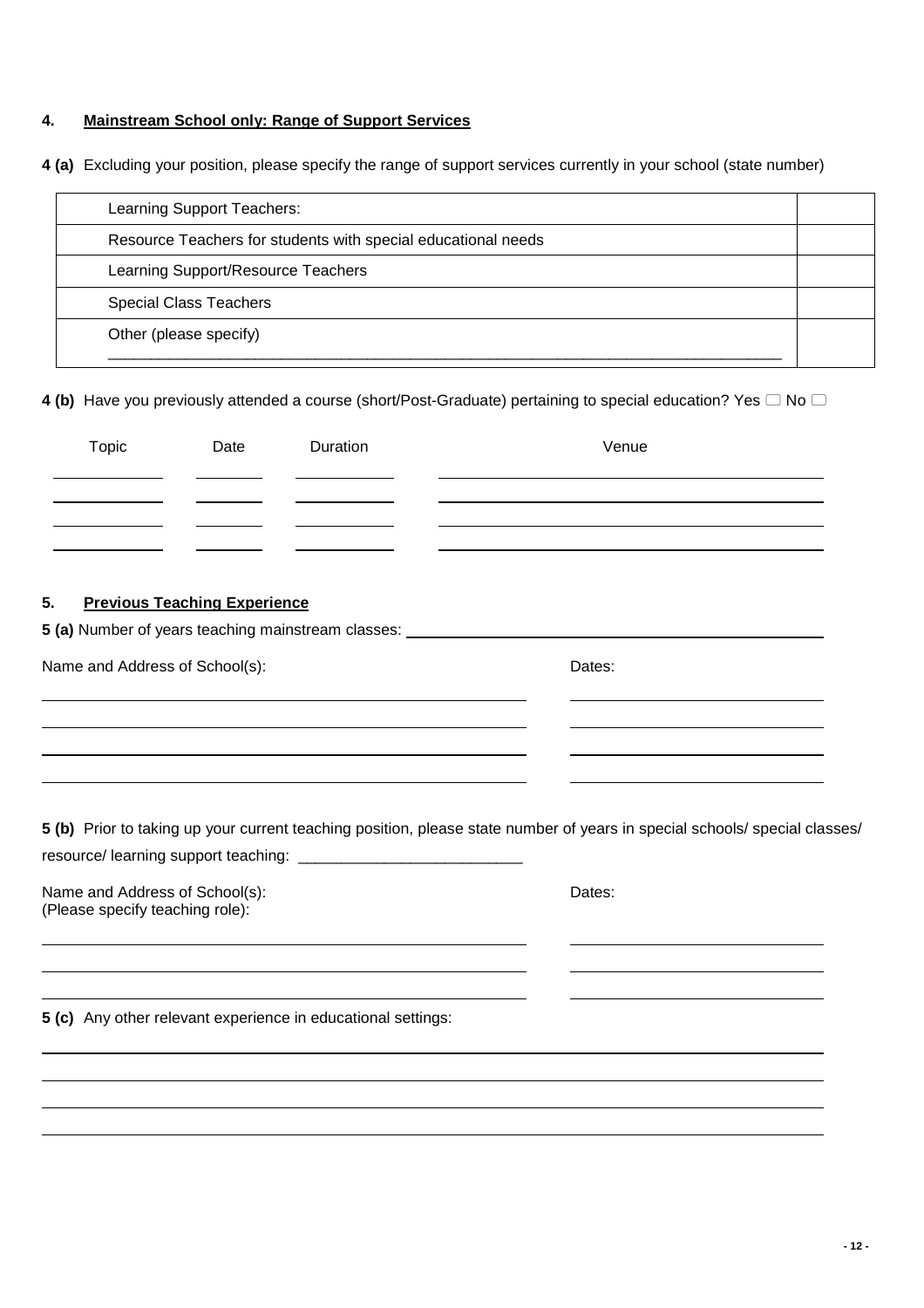## **6. Professional or other qualifications held**

| <b>College, University</b><br>or other Awarding<br><b>Body</b> | Dates of attendance<br>and whether full-<br>time or<br>part-time | Degree or other<br><b>Qualifications</b><br>obtained/to be<br>obtained | Grade/<br><b>Class</b><br>(if any) | Subject(s) | Date of<br>Award |
|----------------------------------------------------------------|------------------------------------------------------------------|------------------------------------------------------------------------|------------------------------------|------------|------------------|
|                                                                |                                                                  |                                                                        |                                    |            |                  |
|                                                                |                                                                  |                                                                        |                                    |            |                  |

## **7. Previous Professional Development**

**(e.g. SESS, ICEP Europe, In-service). Please also see list of courses as in Appendix A previously attended.** 

| Name & Dates of<br>Professional<br><b>Development Course</b> | <b>Duration</b> | Grade/<br><b>Class</b><br>(if any) | Subject(s) | Year of<br><b>Completion of</b><br>Professional<br><b>Development</b><br><b>Course</b> | <b>Accrediting Body</b> |
|--------------------------------------------------------------|-----------------|------------------------------------|------------|----------------------------------------------------------------------------------------|-------------------------|
|                                                              |                 |                                    |            |                                                                                        |                         |
|                                                              |                 |                                    |            |                                                                                        |                         |

## **8**. **Additional Information**

**8 (a)** Have you previously applied for the Post-Graduate Certificate/Diploma in Special Educational Needs (Autistic Spectrum Disorders (ASDs)) Professional Development Programme? Yes  $\Box$  No  $\Box$ 

If yes, what year did you apply?

**8 (b)** Please indicate your reason(s) for seeking a place on this continuing professional development programme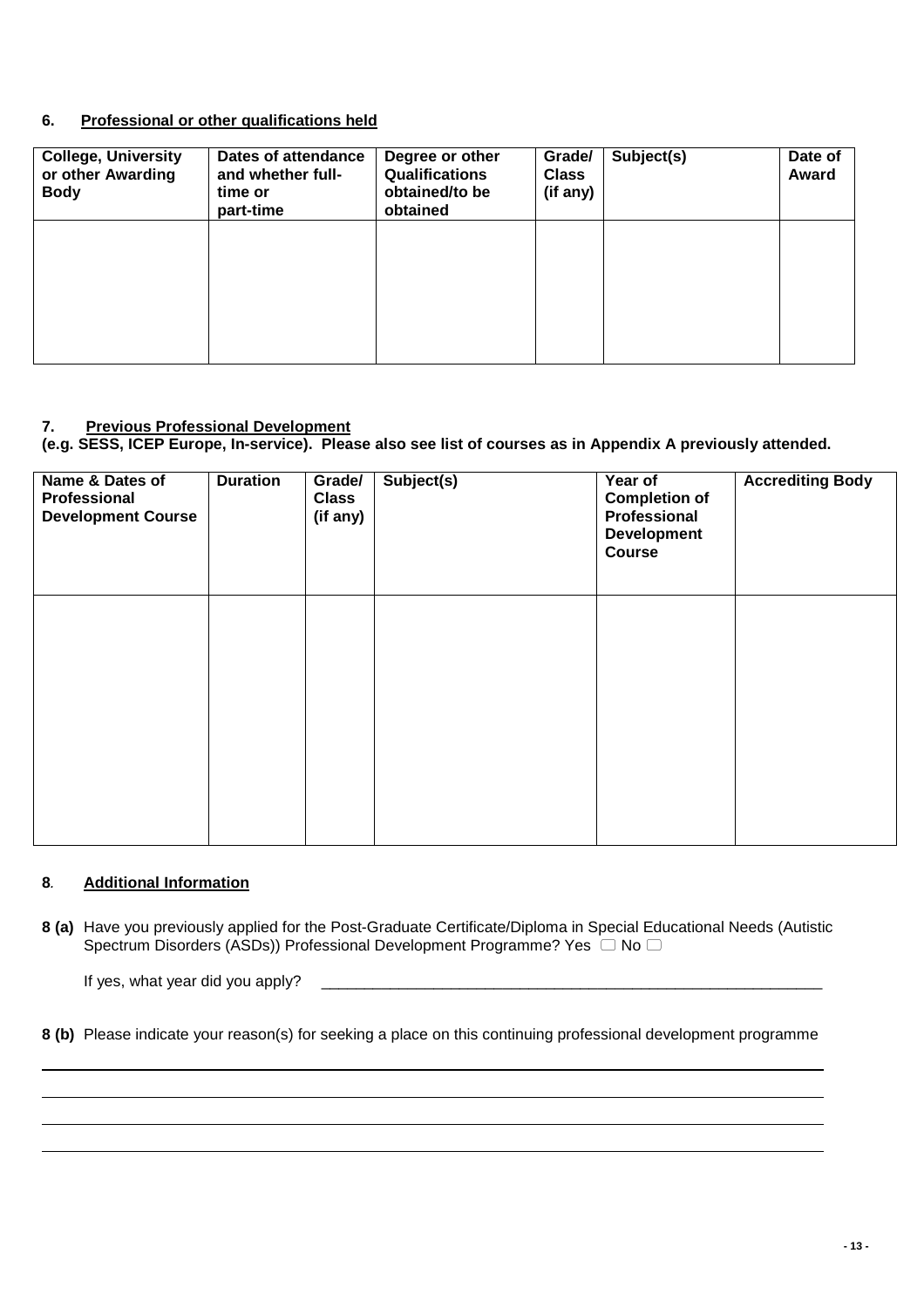**8 (c)** Any other information that you feel may help in assessing your application for this Programme

# **9. Name, address and roll numbers of all the schools in which you currently teach, where applicable School Name School Address School School Roll Number in School Roll Number in School Roll Number**

## **10. To be Completed by Applicant**

I have read Circular 0015/2012 and I agree to fulfil the necessary conditions of participation in the programme for which I am making application. I certify that all the information given on this form is correct and if admitted to the programme, I undertake to observe all the rules and regulations of St. Angela's College, Sligo and to fulfil the necessary conditions of the programme.

**SIGNED:** \_\_\_\_\_\_\_\_\_\_\_\_\_\_\_\_\_\_\_\_\_\_\_\_\_\_\_\_\_\_\_\_\_\_\_ **DATE:** \_\_\_\_\_\_\_\_\_\_\_\_\_\_\_\_\_\_\_\_\_\_\_\_\_\_